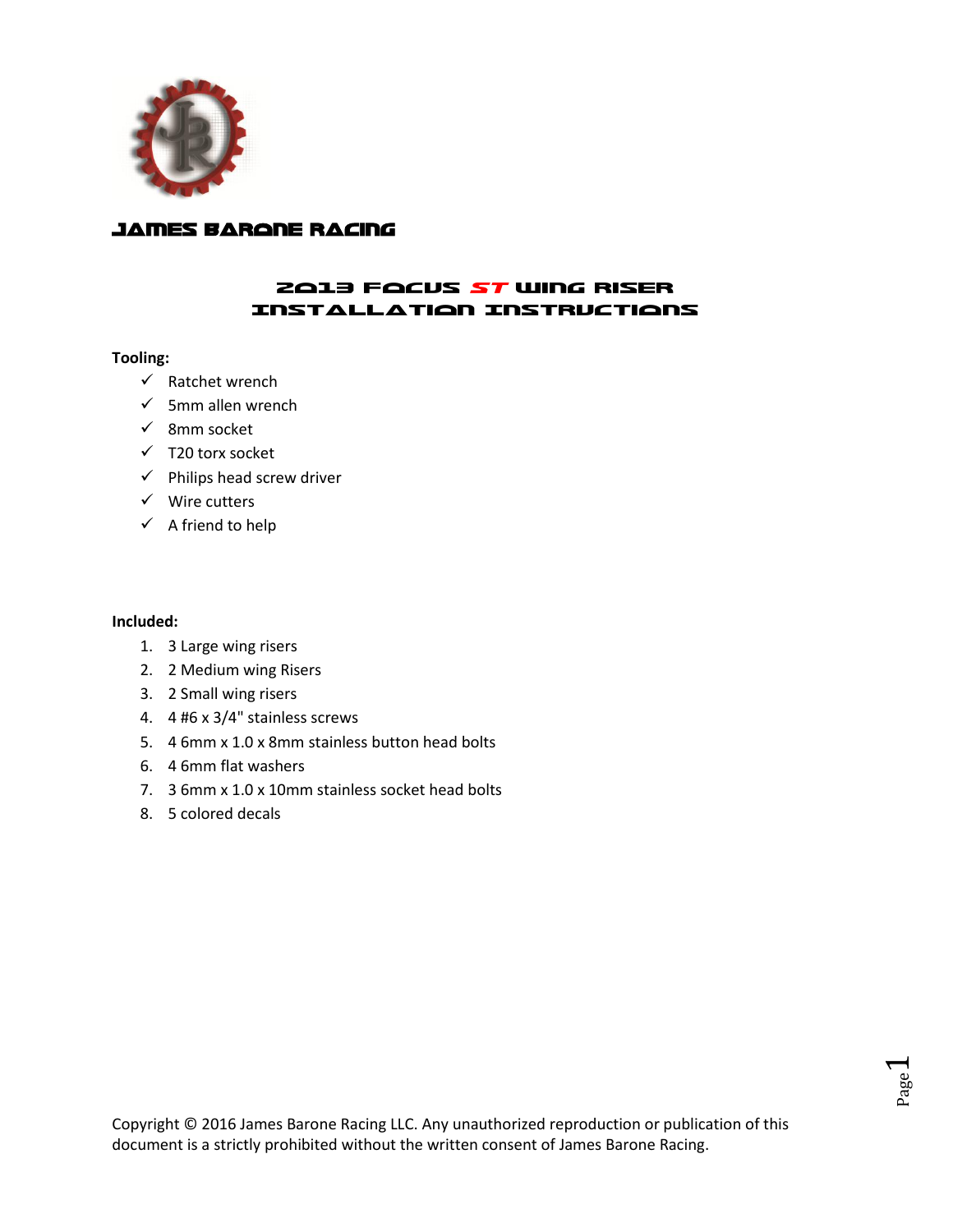1. Remove the  $3<sup>rd</sup>$  brake light using a T20 torx socket. Then, remove the window washer fluid tube and the electrical connector.



2. Remove the interior plastic of the hatch by tugging on it to expose the bolts that secure the wing. Then, using a T20 torx socket and an 8mm socket remove the 7 fasteners securing the wing to the hatch.



Copyright © 2016 James Barone Racing LLC. Any unauthorized reproduction or publication of this document is a strictly prohibited without the written consent of James Barone Racing.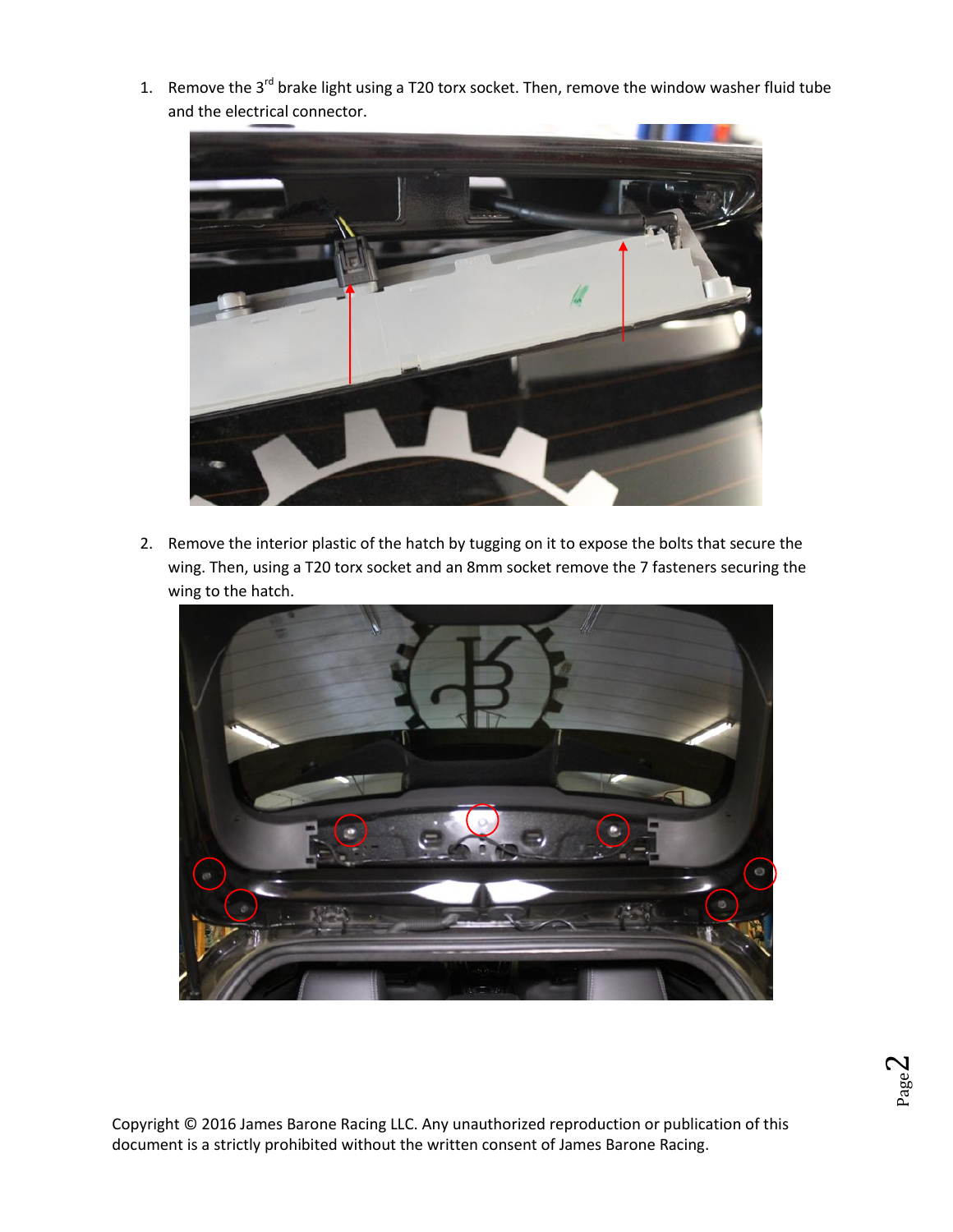- 3. There will be 5 plastic clips that locate the wing on the hatch. These need to be removed from the wing. The holes in the hatch that they indexed with need to be covered with the decals provided with your kit. Make sure the surface around the holes is clean and free of grease and dirt.
- 4. Install the 3 larger wing risers, oriented as shown below to the center mounting points of the wing using 3 6mm x 1.0 x 10mm stainless socket head bolts. Snug them up but do not tighten with a 5mm allen wrench.



5. Install the 2 medium and 2 small wing risers, oriented as shown below to the wing using 4 #6 x 3/4" stainless screws. Snug but do not tighten with a philips head screw driver.



Copyright © 2016 James Barone Racing LLC. Any unauthorized reproduction or publication of this document is a strictly prohibited without the written consent of James Barone Racing.